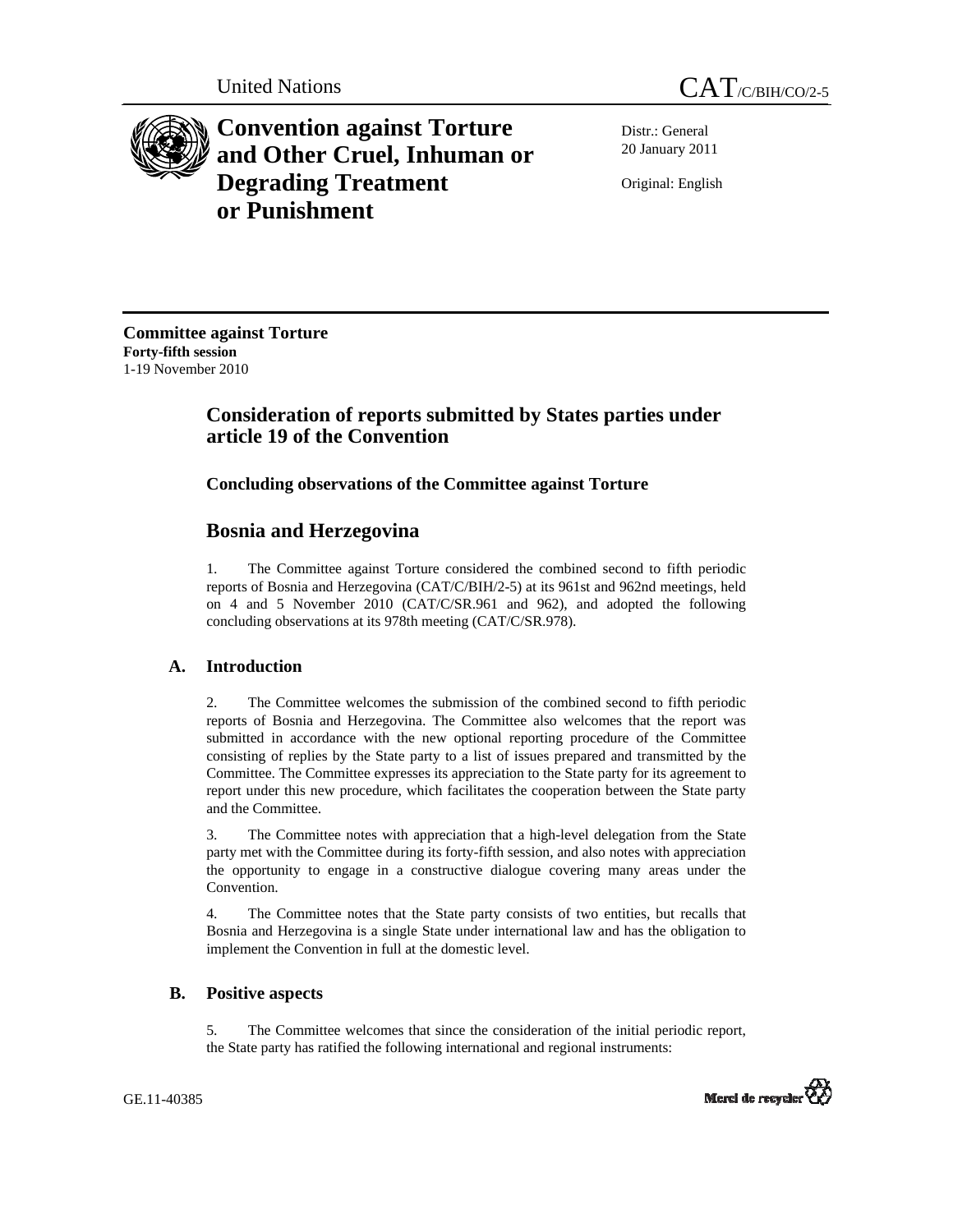(a) Optional Protocol to the Convention against Torture and Other Cruel, Inhuman or Degrading Treatment or Punishment on 24 October 2008;

 (b) Convention on the Rights of Persons with Disabilities and its Optional Protocol on 12 March 2010;

 (c) Council of Europe Convention on Action against Trafficking in Human Beings on 11 January 2008.

6. The Committee notes the State party's ongoing efforts to revise its legislation in areas of relevance to the Conventions, including:

 (a) The adoption of the Law on Movement and Stay of Aliens and Asylum in 2008;

(b) The adoption of the Law on Prevention of Discrimination in 2009;

 (c) The adoption of the International Assistance Law in 2009 aimed at strengthening international cooperation, in particular through bilateral agreements with neighbouring countries, to ensure the protection of victims and the prosecution and punishment of alleged perpetrators.

7. The Committee also welcomes the efforts being made by the State party to amend its policies and procedures in order to ensure greater protection of human rights and give effect to the Convention, including:

(a) The adoption of the Strategy for Dealing with War Crimes Cases in 2008;

 (b) The adoption of the revised Strategy for the Implementation of Annex 7 of the Dayton Peace Agreement in 2010 aimed at improving the living standards of the remaining internally displaced persons and returnees in Bosnia and Herzegovina;

 (c) The adoption of the third National Action Plan to Combat Human Trafficking and Illegal Migration in Bosnia and Herzegovina for the period 2008-2012;

The adoption of the National Strategy to Combat Violence against Children for the period 2007-2010;

 (e) The adoption of the National Strategy for Preventing and Combating Domestic Violence in Bosnia and Herzegovina for the period 2008–2010;

 (f) The establishment of a working group to prepare a State strategy for transitional justice aimed at improving the situation and protection of all war victims.

## **C. Principal subjects of concern and recommendations**

# **Definition and offence of torture**

8. While noting that the State party envisages amending the Criminal Code and harmonizing the legal definition of torture in the State and entity laws, the Committee remains concerned that the State party has still not incorporated into domestic law the crime of torture as defined in article 1 of the Convention and has not criminalized torture inflicted by or at the instigation of or with the consent or acquiescence of a public official or other person acting in an official capacity (arts. 1 and 4).

**The Committee, in line with its previous recommendations (CAT/C/BIH/CO/1, para. 9), urges the State party to speed up the process of the incorporation of the crime of torture, as defined in the Convention, into the State party laws as well as the harmonization of the legal definition of torture in the Republika Srpska and Brcko District with the Criminal Code of Bosnia and Herzegovina.**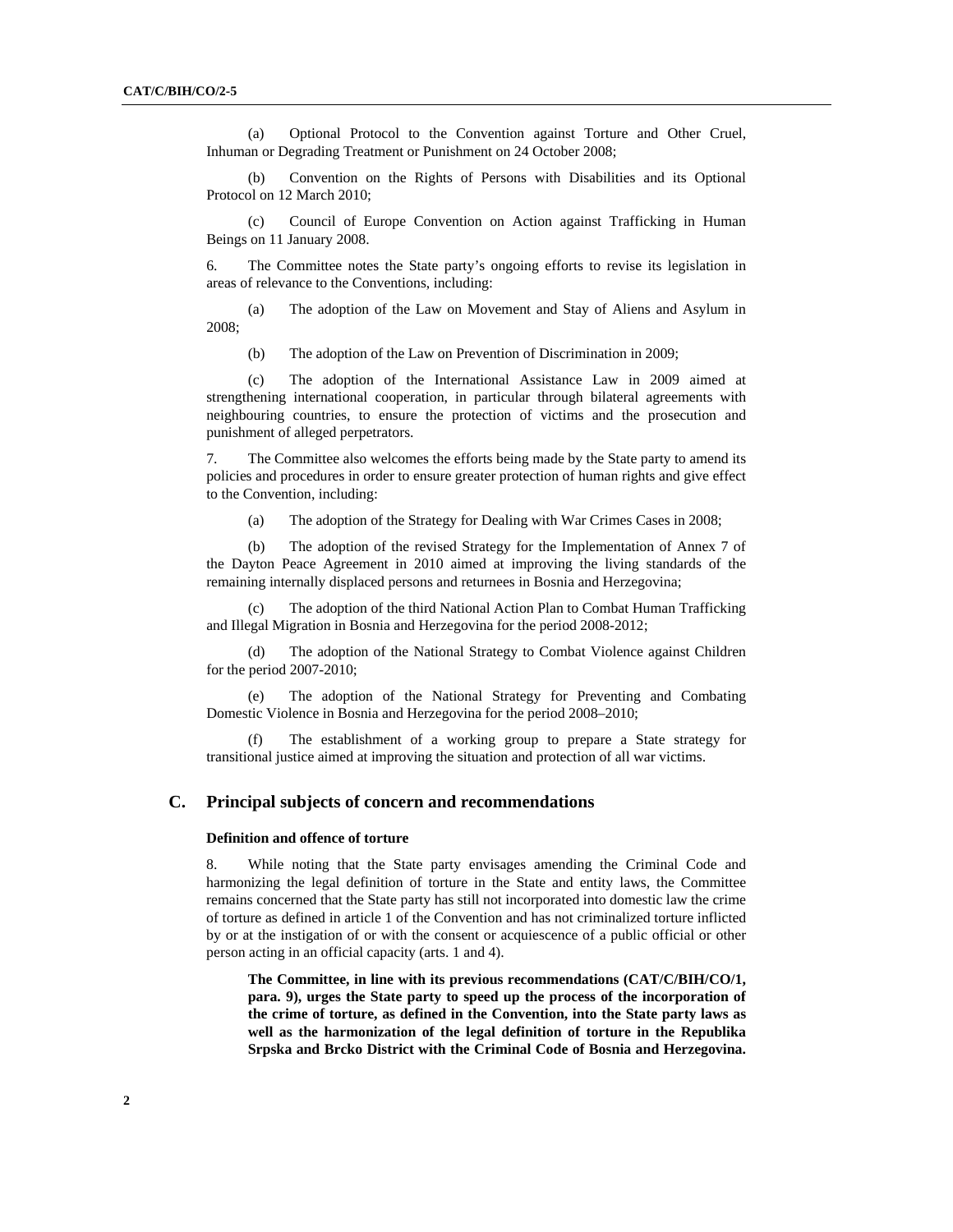**The State party should also ensure that these offences are punishable by appropriate penalties which take into account their grave nature, as set out in article 4, paragraph 2, of the Convention.** 

#### **War crimes of rape and other forms of sexual violence**

9. The Committee expresses its serious concern that the definition of war crimes of sexual violence in the Criminal Code is not consistent with the definition in international standards and in jurisprudence of international courts and that, in particular, articles 172 and 173 of the Criminal Code may result in impunity for such crimes. In addition, the Committee remains concerned at the lack of accurate and updated data on the number of victims of war-time rape and other acts of sexual violence (arts. 1 and 4).

**The Committee recommends that the State party amend the Criminal Code to include a definition of sexual violence in accordance with international standards and jurisprudence related to the prosecution of war crimes of sexual violence and remove the condition of "force or threat of immediate attack" from the present definition. Also, the State party should include in its next report the statistical data on the unresolved cases related to war-time rape and other sexual violence.** 

## **Fundamental legal safeguards**

10. The Committee notes with concern that, in practice, persons deprived of their liberty are not always afforded all fundamental legal safeguards from the very outset of their detention (art. 2).

**The Committee recommends that the State party take all necessary legal and administrative safeguards to ensure that suspects are guaranteed the right to have access to a lawyer and an independent doctor, preferably of their own choice, to notify a relative, to be informed of their rights at the time of detention, and to be brought promptly before a judge in accordance with international standards irrespective of the nature of their alleged crime.** 

## **Ombudsman**

11. The Committee, while noting the recent unification of Ombudsman institutions into a single State office of the Human Rights Ombudsman with the broadened scope of functions, is concerned about reports of the alleged lack of independence and the effectiveness of the Ombudsman as well as the need for the allocation of adequate resources in order to fulfil the mandate of the office. The Committee regrets the lack of a clear explanation on the follow-up measures taken by the competent authorities in response to the Ombudsman's recommendations on various places of detention (CAT/C/BIH/2-5, para. 227) (art. 2).

**The State party should increase its efforts to restructure and strengthen the Ombudsman by:** 

Adopting a more consultative and open process for the selection **and appointment of the Ombudsman in order to guarantee the independence of the Ombudsman in line with the principles relating to the status of national institutions for the promotion and protection of human rights (Paris Principles, General Assembly resolution 48/134);** 

 **(b) Providing adequate human, material and financial resources;**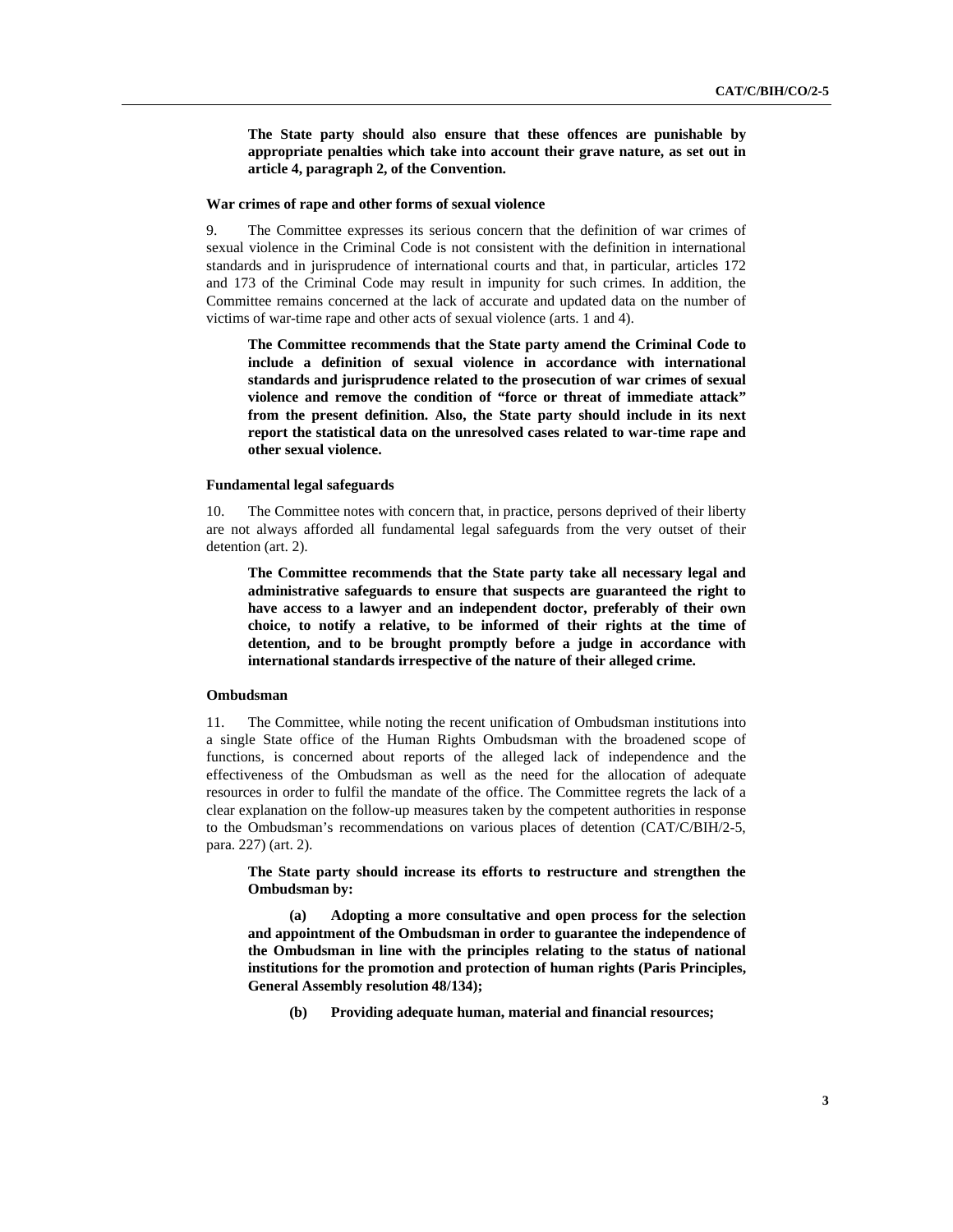**(c) Developing the Ombudsman's capacity to monitor all places of deprivation of liberty in Bosnia and Herzegovina, especially in the absence of an independent prisons inspectorate;** 

 **(d) Ensuring the implementation of the Ombudsman's recommendations.** 

### **Impunity**

12. The Committee notes the adoption of the Strategy for Dealing with War Crimes Cases and some progress made in the prosecution of those responsible for acts of torture committed during the 1992-1995 conflict including war-time rape and other acts of sexual violence. However, the Committee is gravely concerned that, taking into account the number of such war-time crimes, the number of cases prosecuted so far by the Bosnia and Herzegovina judiciary is extremely low and local courts still face serious obstacles in prosecuting war crimes cases. In addition, the Committee expresses its serious concern that a significant number of judgments made by the Constitutional Court are not implemented even several years following their adoption and most of non-implemented decisions by the Constitutional Court are related to cases of human rights violations, mainly the cases of missing persons (arts. 2, 9 and 12).

**The Committee urges the State party to fight impunity by ensuring prompt and effective investigation into all allegations of war-time crimes and prosecuting and punishing the perpetrators with appropriate penalties commensurate with their grave nature. In that regard, the State party is encouraged to provide mutual judicial assistance in all matters of criminal proceedings and to continue to enhance cooperation with the International Criminal Tribunal for the Former Yugoslavia. Furthermore, it is necessary to fully implement the Constitutional Court's judgments without further delay, in particular with regard to cases on enforced disappearances, and to prosecute failure to comply with such judgments.** 

## **Violence against women and children, including domestic violence**

13. The Committee, while noting legal and administrative measures undertaken by the State party to combat gender-based violence, including the resolution on the fight against violence against women in the family adopted by the Parliamentary Assembly, expresses its concern about the persistence of violence against women and children, including domestic violence. While appreciating the State party's intention to amend the elements of crimes of rape by abolishing the requirements of both penetration and active resistance by the victim, it is concerned at insufficient information on the entity laws prohibiting and criminalizing such violence and at the low numbers of investigations and prosecutions of cases of domestic violence. The Committee is concerned at reports about the inadequate provision of protection measures and rehabilitation programmes for victims (arts. 1, 2, 4, 11, 12 and 16).

**The Committee recommends that the State party enhance its efforts to prevent, prosecute and punish all forms of violence against women and children, including domestic violence, and ensure effective and full implementation of the existing laws and the national strategies adopted to that end, including the Strategy for Preventing and Combating Domestic Violence and the National Strategy to Combat Violence against Children. The State party should provide support for victims through the establishment of additional shelters, the provision of free counselling services and such other measures as may be necessary for the protection of victims. Furthermore, the State party is encouraged to conduct broader awareness-raising campaigns and training on**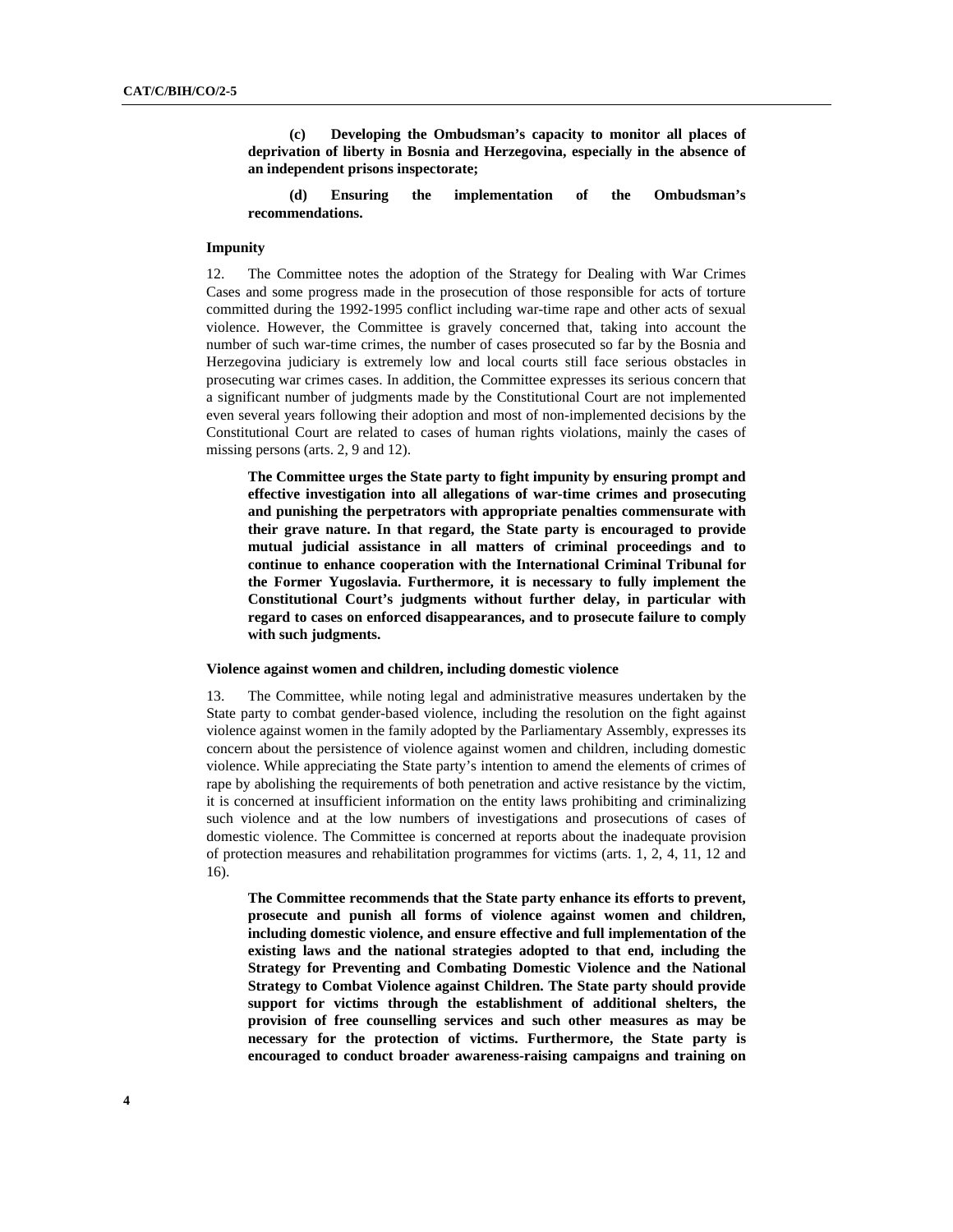**domestic violence for law enforcement personnel, judges, lawyers and social workers who are in direct contact with the victims as well as for the public at large.** 

## **Refoulement**

14. Notwithstanding article 91 of the Law on Movement and Stay of Aliens and Asylum with regard to the principle of prohibition of return (CAT/C/BIH/2-5, para. 76), the Committee remains concerned at reports that the competent authorities of Bosnia and Herzegovina have failed to properly assess the risk of refoulement faced by those who apply for international protection and that persons considered to be a threat to national security are subject to being expelled or returned to another State where there are substantial grounds for believing that they would be in danger of being subjected to torture. It is also concerned at the very low rate of successful asylum applications (art. 3).

#### **The State party should:**

**(a) Ensure (i) procedural safeguards against refoulement and (ii) effective remedies with respect to refoulement claims in removal proceedings, including review by an independent judicial body concerning rejections;** 

**(b) Ensure that a thorough review of each individual case is provided for asylum claims and that persons whose applications for asylum have been rejected can lodge an effective appeal with the effect of suspending the execution of the decision on the expulsion or deportation;** 

**(c) Revise its current procedures and practices in the area of expulsion, refoulement and extradition and align its interpretation of key concepts of domestic asylum law fully with international refugee law and human rights standards;** 

**(d) Continue to follow up on and keep the Committee informed of the case of the citizen of Bosnia and Herzegovina who remains in detention in Guantanamo Bay military base;** 

**(e) Ensure that national security considerations do not undermine the principle of non-refoulement and that the State party fulfil its obligations to respect the principle of absolute prohibition of torture in all circumstances, in accordance with article 3 of the Convention.** 

15. With regard to individuals whose citizenship has been revoked by the State Commission for Revision of Decisions on the Naturalization of Foreign Nationals and who consequently are detained in the deportation centre, the Committee takes note of the State party's report claiming that legal rights to judicial protection had been provided for them. However, noting the concerns expressed by several international bodies, the Committee remains concerned that reported cases on the prolonged detention in inadequate conditions of those individuals and the denial of their right to effectively challenge the decisions to revoke their citizenship, detain and deport them have not been fully clarified (arts. 3 and 16).

**The State party should revise its practice regarding the prolonged detention of those individuals and fully respect their right to effectively challenge the decisions to revoke their citizenship, detain and deport them. Furthermore, the State party should guarantee key principles related to a fair and efficient asylum procedure, including adequate translation and interpretation services, free legal aid and access of applicants to their case file.**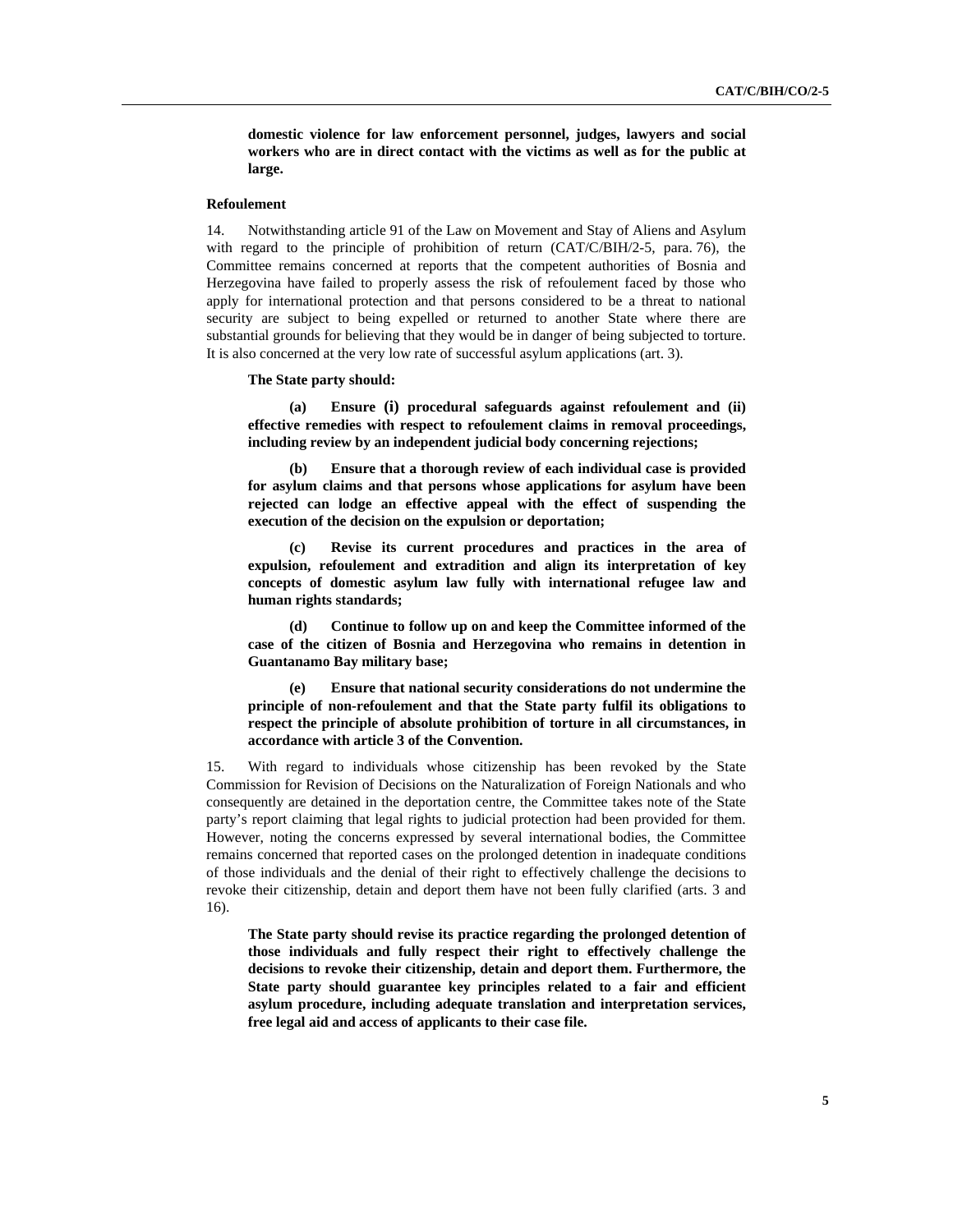#### **Return of refugees and internally displaced persons**

16. In addition to the problems recognized by the State party, inter alia the security concerns for the minority returnees and the lack of investigation and prosecution of crimes and acts of violence against refugees and internally displaced persons (CAT/C/BIH/2-5, para. 142), the Committee expresses its concern at persistent reports claiming that existing programmes of property restitution have failed to take into account gender and the psychological needs of the victims of sexual violence. The Committee is also concerned at their lack of economic opportunities and the poor living conditions (arts. 3, 7 and 12).

**The Committee recommends that the State party intensify its efforts to facilitate returns of refugees and displaced persons, including by constructing housing and the accompanying infrastructure and addressing the specific situation of those who would otherwise have difficulties in benefiting from the reconstruction assistance. The State party should take all necessary measures to effectively tackle the identified obstacles and ensure that all crimes and acts of violence against refugees and internally displaced persons are properly and promptly investigated and prosecuted. In addition, it is necessary to fully implement the recommendations made by the Representative of the Secretary-General on the human rights of internally displaced persons in the report on his mission to Bosnia and Herzegovina (E/CN.4/2006/71/Add.4).** 

## **Witness protection and support**

17. The Committee, while noting some improvement in witness protection in criminal proceedings, remains gravely concerned at the lack of adequate measures of witness protection and witness support before, during and after trials, which has a negative impact on the willingness and ability of witnesses to participate in investigations or to testify in proceedings. The Committee also expresses concern at the reported cases of intimidation against witnesses and of attempts at bribery by perpetrators, and at the insufficient support for witnesses by the competent authorities, such as the State Investigation and Protection Agency (arts. 2, 11, 12, 13 and 15).

**The Committee urges the State party to ensure that victims are effectively protected, that they are not further distressed or pressurized to withdraw their testimony and that they are not threatened by alleged perpetrators, in particular by:** 

 **(a) Strengthening the capacity of the competent organs, in particular the State Investigation and Protection Agency and its Department for Witness Protection (OZS), and ensuring that they respect the right to privacy of the survivors and provide witnesses at serious risk with long-term or permanent protection measures, including changing their identity or relocating them within or outside of Bosnia and Herzegovina;** 

 **(b) Giving more attention to the psychological needs of witness in order to minimize possible re-traumatization of survivors in court proceedings;** 

**Ensuring that witnesses have appropriate means to travel to and from the court and providing escorts for their travel, as necessary.** 

## **Redress, including compensation and rehabilitation**

18. The Committee notes that the State party has strengthened its efforts to guarantee the victims' rights to redress, including the development of the Strategy for Transitional Justice. However, the Committee expresses concern over the slow process of the adoption of the draft law on the rights of victims of torture, the absence of an adequate definition of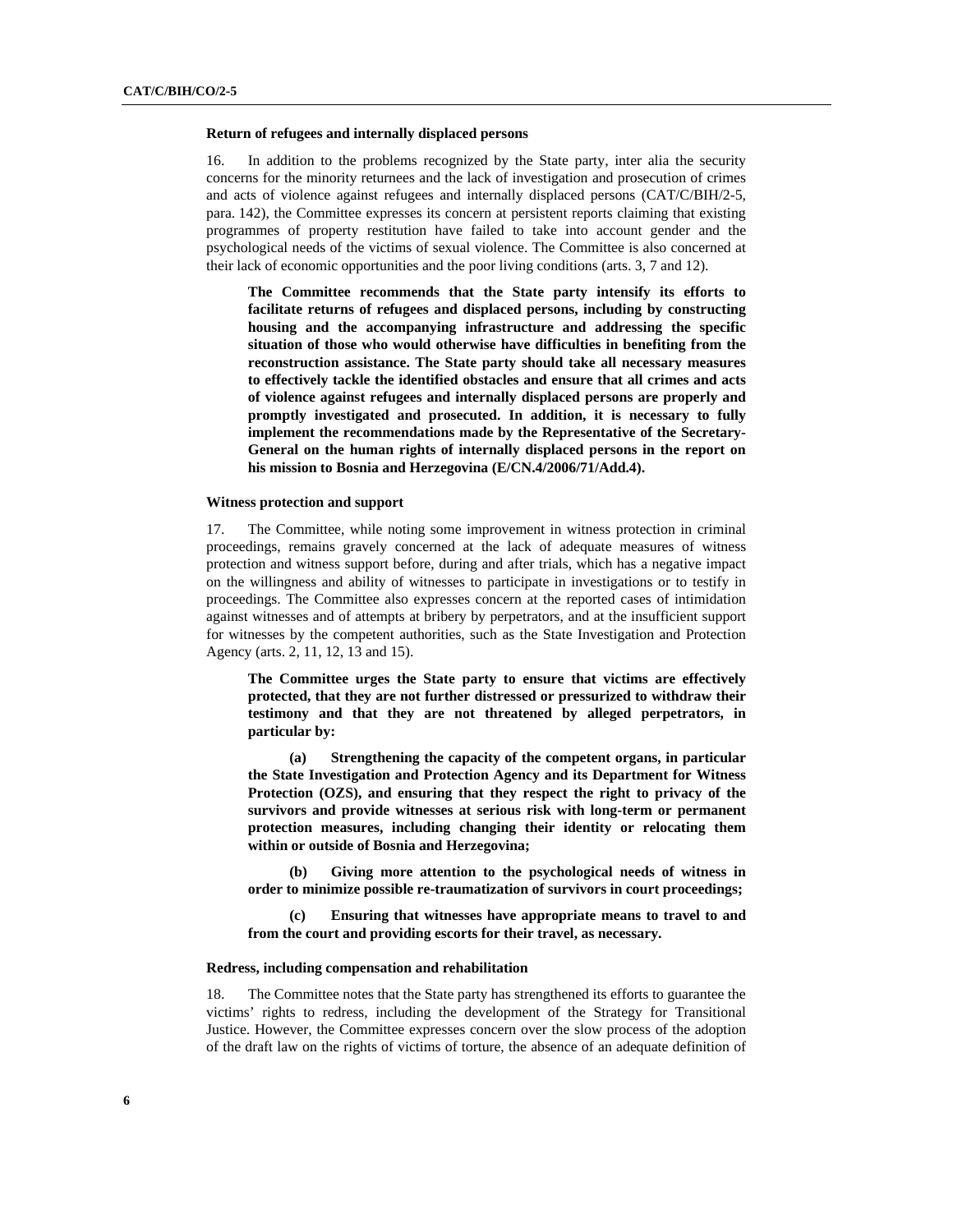the status and rights of civil victims of war in domestic legislation and the insufficient medical or psychosocial support and legal protection available to victims, especially victims of war-time sexual violence (art.14).

**The Committee recommends that the State party adopt the draft law on the rights of victims of torture and civil victims of war and the strategy for transitional justice without delay in order to fully protect the rights of victims, including the provision of compensation and as full a rehabilitation as possible, with the aim of obtaining physical and psychological recovery and their social reintegration. To that end, the State party is strongly encouraged to reduce politicization of these efforts, to finalize a plan of action with clearly identified activities and corresponding responsibilities among State and entity authorities and to ensure the allocation of adequate financial resources.** 

## **Conditions of detention**

19. While welcoming the measures taken by the State party to improve considerably the conditions of detention, including the construction of new facilities and the renovation of existing ones, the Committee remains particularly concerned about the current material and hygienic conditions, the use of solitary confinement, the problems of overcrowding and ongoing inter-prisoner violence in some places of deprivation of liberty (arts. 11, 12 and 16).

**The State party should intensify its efforts to bring the conditions of detention in places of deprivation of liberty into line with the Standard Minimum Rules for the Treatment of Prisoners (Economic and Social Council resolutions 663 C (XXIV) and 2076 (LXII)) and other relevant international and national law standards, in particular by:** 

 **(a) Coordinating the judicial supervision of conditions of detention between competent organs and ensuring thorough investigations of all allegations of abuse or ill-treatment committed in detention facilities;** 

 **(b) Drawing up a comprehensive plan to address the issue of interprisoner violence and sexual violence in all detention facilities, including Zenica Prison, and ensuring effective investigations into those cases;**

 **(c) Reducing prison overcrowding and considering non-custodial forms of detention;** 

 **(d) Ensuring that solitary confinement is used only as a measure of last resort for as short a time as possible under strict supervision;** 

 **(e) Strengthening the effort to improve the regime for prisoners, especially vocational and physical activities, and to facilitate their reintegration into society;** 

 **(f) Ensuring that minors are detained separately from adults through their whole period of detention or confinement and offering them educational and recreational activities;** 

 **(g) Providing adequate accommodation and psychosocial support care for detainees who require psychiatric supervision and treatment.** 

## **Psychiatric facilities**

20. While noting the progress made in psychiatric facilities, including Sokolac Psychiatric Clinic, the Committee remains concerned at issues of institutional accommodation of mentally disabled persons, in particular with regard to overcrowding in institutions and lack of adequate psychosocial support by competent organs (art. 16).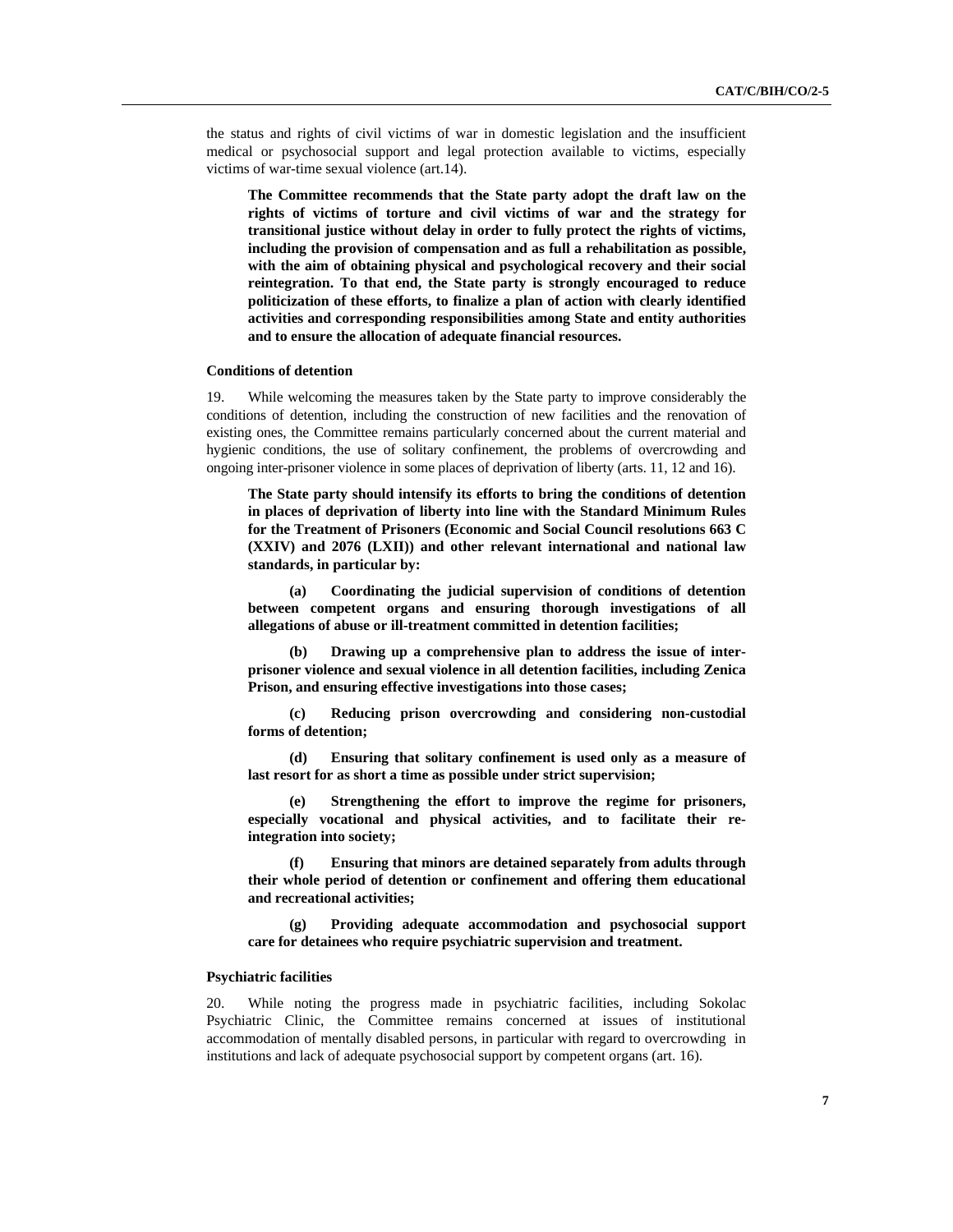**The Committee recommends that the State party ensure that adequate psychosocial support by multidisciplinary teams is provided for patients in psychiatric institutions, that all places where mental-health patients are held for involuntary treatment are regularly visited by independent monitoring bodies to guarantee the proper implementation of the existing safeguards, and that alternative forms of treatment are developed. Furthermore, the State party should ensure the full and timely implementation of the recommendations made by the Ombudsmen, as contained in their special report on the situation in institutions for accommodation of mentally disabled persons.** 

## **Individual complaints**

21. Notwithstanding the information provided in the State party's report on the possibility for prisoners and detainees to present complaints, the Committee is concerned that it continues to receive information on the lack of an independent and effective complaint mechanism for receiving and conducting impartial and full investigations into allegations of torture and on the failure to provide prisoners and detainees with the existing complaints procedures (arts.12 and 13).

**The State party should ensure that every individual who alleges that he or she has been subjected to torture or ill-treatment has the right to complain to the competent authorities without any impediment and that such individuals have access to their medical file upon their request. Furthermore, in line with the recommendations of the European Committee for the Prevention of Torture and Inhuman or Degrading Treatment or Punishment, all detainees and prisoners should be provided with information on the possibilities for lodging complaints, including on the right to correspond on a confidential basis with outside judicial and complaints' bodies, and that closed complaints boxes be installed in the prisons (CPT/Inf (2010) 10, para. 36).** 

## **Training**

22. While welcoming the detailed information provided by the State party on training programmes for law enforcement officials and the judiciary, the Committee remains concerned at the lack of standardized capacity at the State level for training of all public officers and at the insufficient information on monitoring and evaluation of the effectiveness of these programmes in preventing and detecting torture and ill-treatment (arts. 10 and 16).

**The Committee recommends that the State party:** 

 **(a) Ensure that medical personnel and others involved in the custody, interrogation or treatment of any individual subjected to any form of arrest, detention or imprisonment are provided on a regular and systematic basis with trainings on the Manual on the Effective Investigation and Documentation of Torture and Other Cruel, Inhuman or Degrading Treatment or Punishment (Istanbul Protocol) and that the Manual is translated into all appropriate languages and applied as widely as possible;** 

 **(b) Develop and implement a methodology to assess the effectiveness and impact of such educational and training programmes on the reduction of cases of torture and ill-treatment and regularly evaluate the training provided to its law enforcement officials;** 

 **(c) Strengthen its efforts to implement a gender-sensitive approach for the training of those involved in the custody, interrogation or treatment of women subjected to any form of arrest, detention or imprisonment;**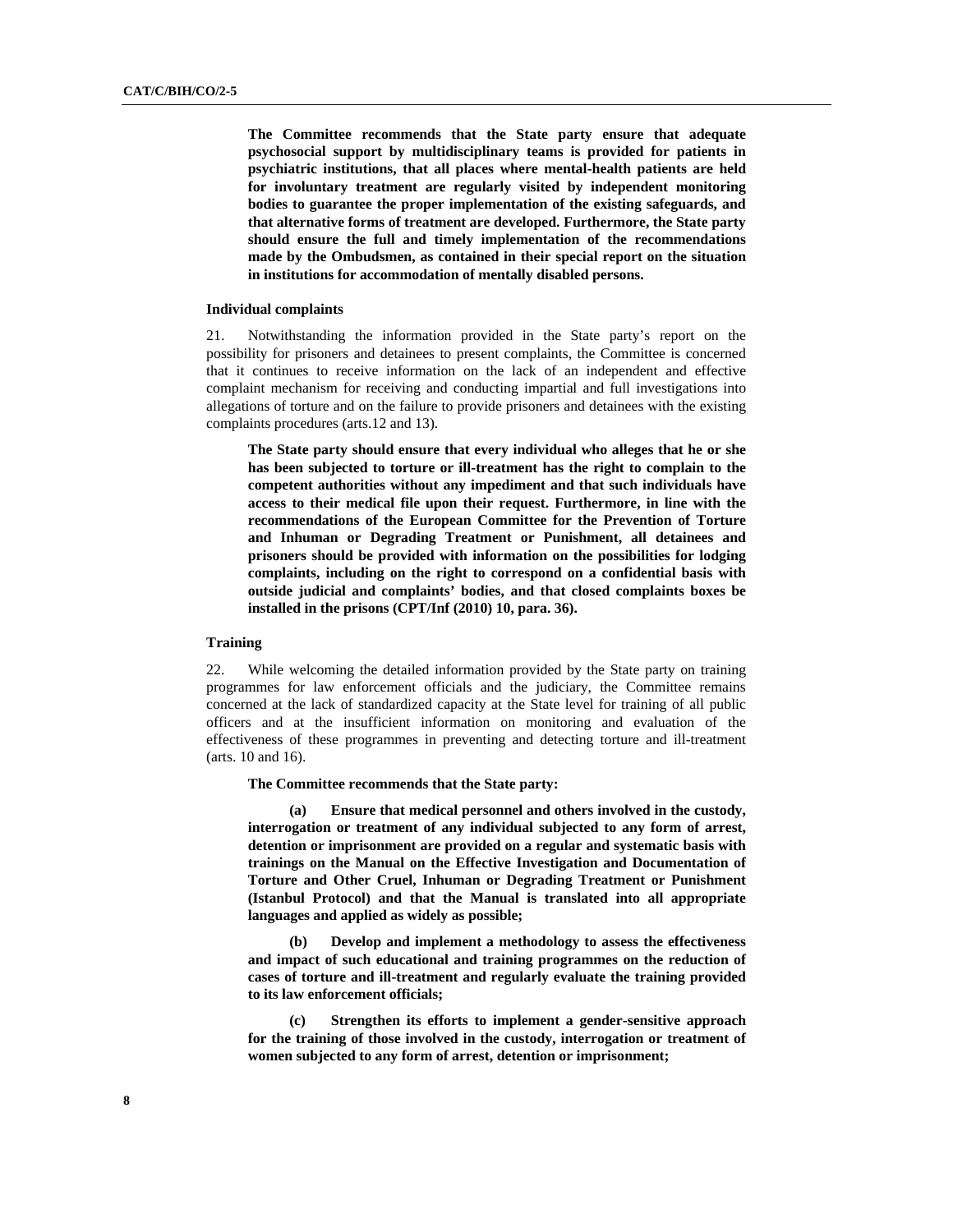## **(d) Strengthen professional training in social-protection institutions for persons with mental disability and in psychiatric clinics.**

### **Trafficking in persons**

23. The Committee takes note of several measures taken by the State party, including the adoption of the State Action Plan to combat human trafficking and illegal migration (2008-2010), the establishment of a central database on identified victims of trafficking and the issuance by the Ministry of Security of regulations on the protection for trafficking victims. However, the Committee remains concerned at the absence of a provision in the Criminal Code in relation to the legal penalties for persons who have committed or been involved in the crime of trafficking, and at the lenient sentences imposed in cases of trafficking. The Committee also expresses concern over the slowness and the complexity of redress procedures for victims of trafficking (arts. 2, 4 and 16).

**The State party should strengthen its efforts to combat trafficking in persons, especially in women and children, in particular by:** 

**Ensuring that trafficking is defined as a crime in all parts of the State party in accordance with international standards, and that these offences are punishable by appropriate penalties which take into account their grave nature;** 

 **(b) Improving the identification of trafficking victims and providing them with appropriate rehabilitation programmes, genuine access to health care and counselling;** 

 **(c) Providing training to law enforcement personnel and other relevant groups, and raising awareness of the problem among the public.** 

## **Enforced disappearances**

24. While acknowledging the State party's statement that the Institute for Missing Persons is fully functional and noting ongoing cooperation with the International Commission on Missing Persons aimed at the identification of missing persons, the Committee is concerned by the inadequate protection for the rights of relatives of missing persons and the delay in establishing a State-level fund to assist them. The Committee also regrets that the lack of the harmonization in the State party laws makes it difficult to prosecute enforced disappearances as crimes against humanity (arts. 1, 4, 14 and 16).

**The Committee recommends that, in line with the preliminary recommendations made by the Working Group on Enforced or Involuntary Disappearances following its fact-finding mission to Bosnia and Herzegovina in June 2010, the State party:** 

**Ensure the full independence of the Institute for Missing Persons and provide the Institute with adequate material, financial and human resources, including available technology necessary to detect and exhume graves;** 

 **(b) Ensure that the fund for families of missing persons is established without any further delay and that its financing is entirely secured;** 

 **(c) Complete the Central Record of Missing Persons (CEN) without further delay and make it available to the public;** 

 **(d) Respect the right of families of missing persons, including those who live outside Bosnia and Herzegovina, to know the truth by keeping them informed of the progress made in the processes of exhumation and**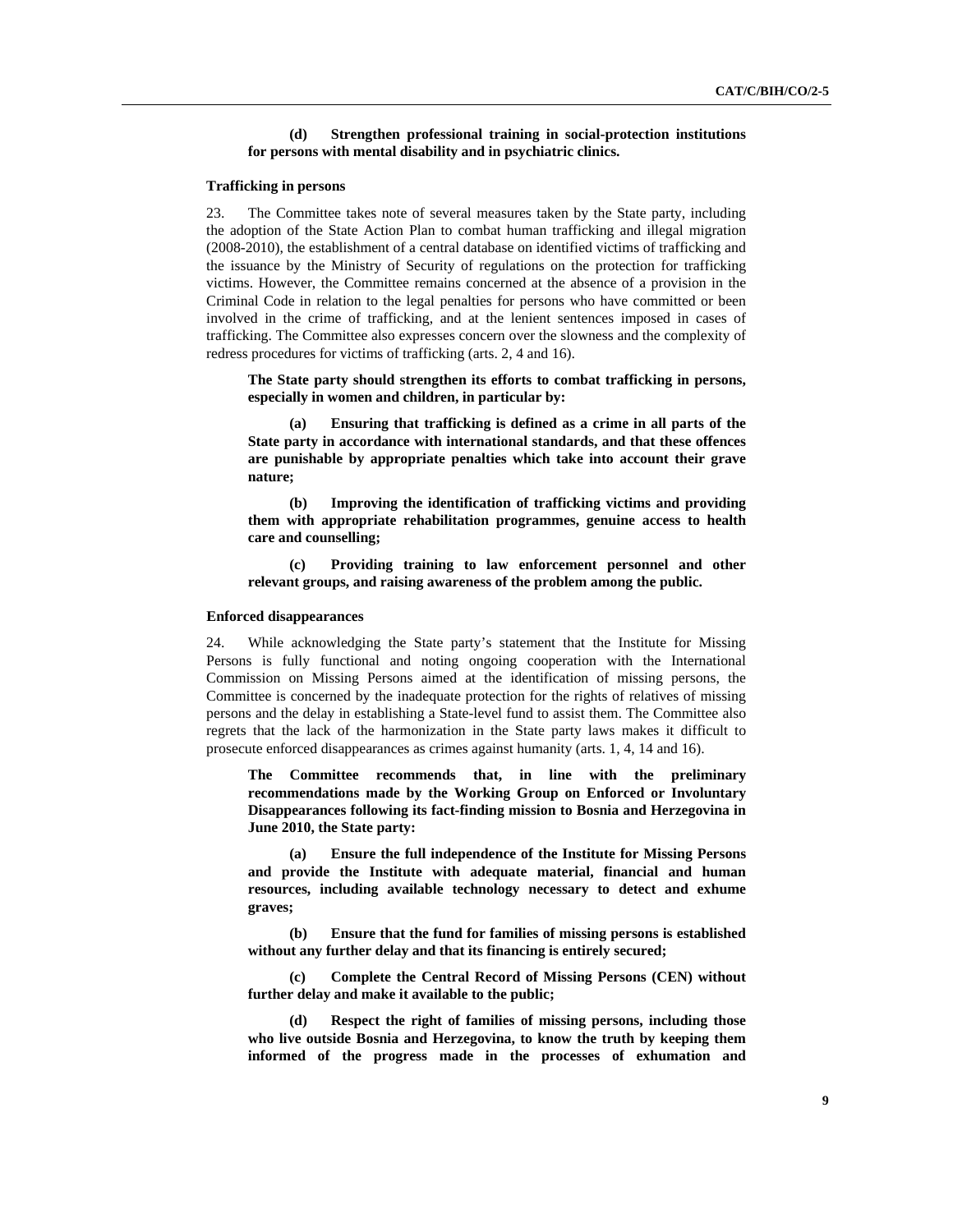**identification of mortal remains and provide them with psychosocial assistance during the process;** 

 **(e) Fulfil its obligation to investigate all cases of enforced disappearances;** 

 **(f) Consider ratifying the International Convention for the Protection of All Persons from Enforced Disappearance.** 

## **National preventive mechanism**

25. While noting that the State party is preparing the establishment of a national preventive mechanism in collaboration with the Ombudsman and with the support of the Organization for Security and Cooperation in Europe Mission to Bosnia and Herzegovina, the Committee remains concerned about a reported lack of effective legislative and logistic measures taken by the competent authorities in order to establish an independent national preventive mechanism in line with articles 17 to 23 of the Optional Protocol to the Convention against Torture (arts. 2, 11 and 16).

**The State party should, in line with the recommendations made by the Working Group on the Universal Periodic Review and accepted by the State party (A/HRC/14/16, para. 90 (recommendation 17) and A/HRC/14/16/Add.1, para. 10), expedite the establishment of the national preventive mechanism, in full compliance with the minimum requirements of the Optional Protocol. The national preventive mechanism should be granted sufficient financial, human and material resources with a view to assuming its mandate effectively.** 

# **Data collection**

26. The Committee regrets the absence of comprehensive and disaggregated data on complaints, investigations, prosecutions and convictions of cases of torture and illtreatment by law enforcement and prison personnel, war-time rape and sexual violence, extrajudicial killings, enforced disappearances, trafficking, domestic and sexual violence and means of redress for victims.

**The State party should compile statistical data, disaggregated by crime, ethnicity, age and sex, relevant to the monitoring of the implementation of the Convention at the national level, including data on complaints, investigations, prosecutions and convictions of cases of torture and ill-treatment by law enforcement and prison personnel, war-time rape and sexual violence, extrajudicial killings, enforced disappearances, trafficking and domestic and sexual violence, and on means of redress, including compensation and rehabilitation, provided to the victims.** 

27. **The State party is requested to disseminate widely the report submitted to the Committee and the Committee's concluding observations, in appropriate languages, through official websites, the media and non-governmental organizations.**

28. **The Committee requests the State party to provide, within one year, follow-up information in response to the Committee's recommendations contained in paragraphs 9, 12, 18 and 24 of the present document.** 

29. **The Committee invites the State party to present its next periodic report in accordance with its reporting guidelines and to observe the page limit of 40 pages for the treaty-specific document. The Committee also invites the State party to submit an updated common core document in accordance with the requirements of the common core document contained in the harmonized guidelines on reporting under the**